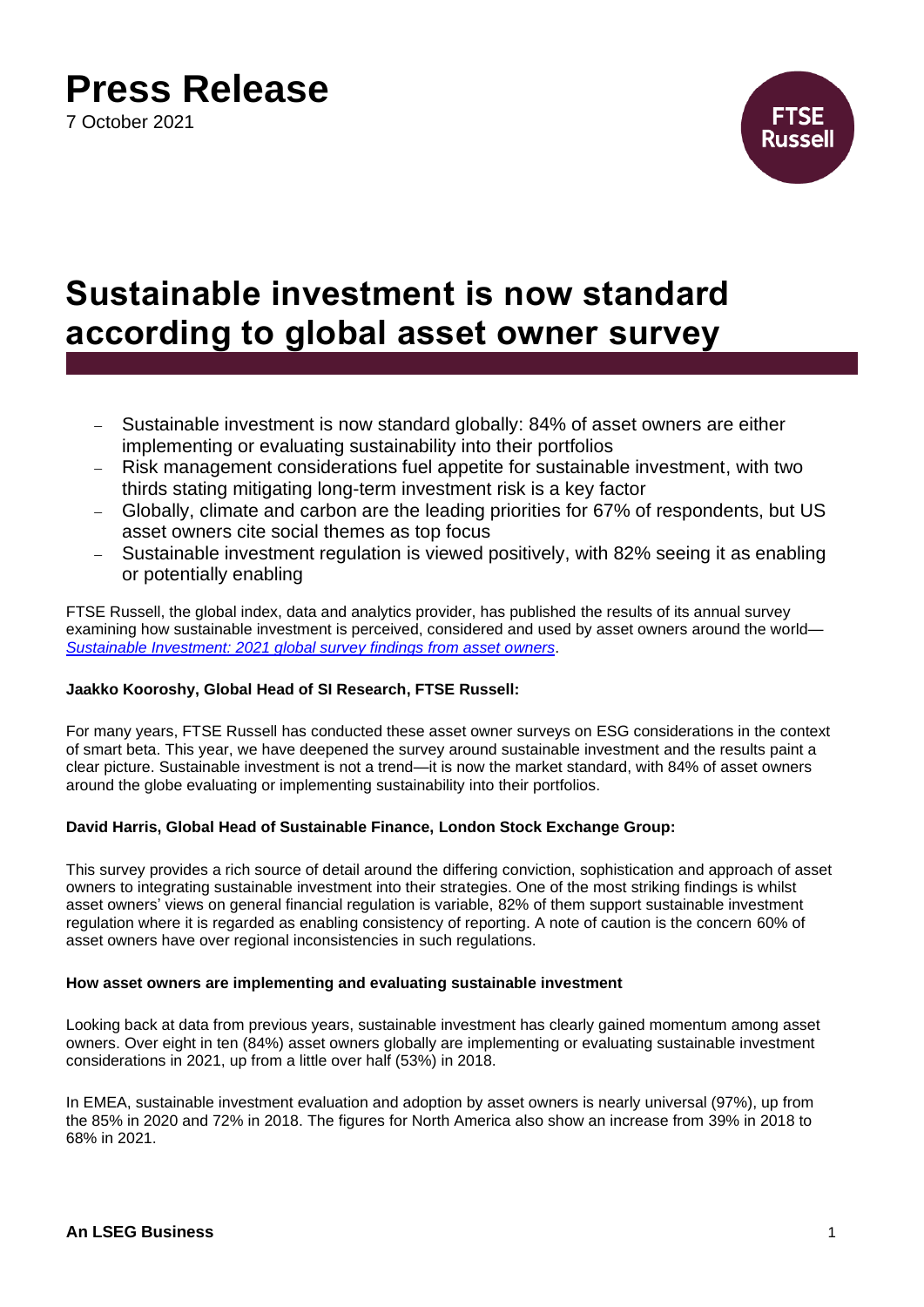

### **Managing risk considerations is key…**

Asset owners that are implementing and evaluating sustainable investment are motivated by risk management, with almost two-thirds (64%) of all asset owners noting that mitigating long-term investment risk is a key factor. There is a correlation between size and a heightened focus on risk: 70% of respondents with AUM of US\$1 billion or more cite this reason compared with just 42% of asset owners with AUM of less than US\$1 billion.

Moreover, not allocating to sustainability-focused investments is perceived to come with a risk to institutional reputation. Nearly half (49%) of asset owners in North America implement sustainable investment strategies to avoid harming their institution's reputation while 60% in EMEA and 64% in Asia Pacific choose this reason.

#### **…but priorities differ by region**

Examining the regional data, differences of opinion exist. In EMEA and Asia Pacific, the priority focus area is climate and carbon, with over two-thirds of asset owners focused on this area (77% and 68%, respectively). In North America, the focus is strongest on social themes (62%), followed by governance (58%) and climate/carbon (56%).

Asset owners in different regions also express diverging opinions on the investment impact of climate risk. Rating their sentiments on a zero-to-ten scale, over half of asset owners in EMEA and APAC are very concerned (8, 9 and 10). In contrast, less than 30% of North American asset owners expressed this level of concern, with one-third of US asset owners stating they were not concerned or not very concerned about the investment impact of climate risk (0, 1 and 2).

As the Covid-19 pandemic spread in mid-2020, many social issues intensified in communities and in the media around the world. Of all asset owners, 60% say that social themes – including diversity and inclusion, human rights, customer responsibility and social impact – are a sustainability priority focus. Among the 40% of respondents that do not view this as a current priority focus, over half say that they would prioritise social themes if social data were reliable and widely available.

#### **Regulation is viewed positively, but there are concerns about regional inconsistencies**

Asset owners worldwide have mixed views about how supportive regulation is in the financial services industry at large but tend to have a more positive view in the context of sustainable investment. Of those surveyed, 82% view sustainable investment regulation as enabling or potentially enabling adoption of sustainable investment depending on the specifics of the regulation, while only 15% view this regulation as exclusively constraining.

For those asset owners that agree with the potentially enabling benefits of regulation, over three-quarters (78%) say that regulations might improve the quality and consistency of corporate reporting and disclosures. In Europe where sustainable investment strategies have been most widely implemented, 93% of asset owners see regulation as enabling or potentially enabling. However, the majority (60%) of asset owners say the regional inconsistencies across regulation of sustainable investment and ESG are a cause for concern.

With the rise of corporate ESG and climate-reporting requirements, asset owners say that there are notable benefits to investors of improved reporting and standardisation: 61% say that the development of corporate ESG and climate-reporting requirements are beneficial to their institutions' investment approaches.

For more information about the survey, [please visit our website.](https://www.ftserussell.com/index/spotlight/sustainable-investment-2021-global-survey-findings-asset-owners)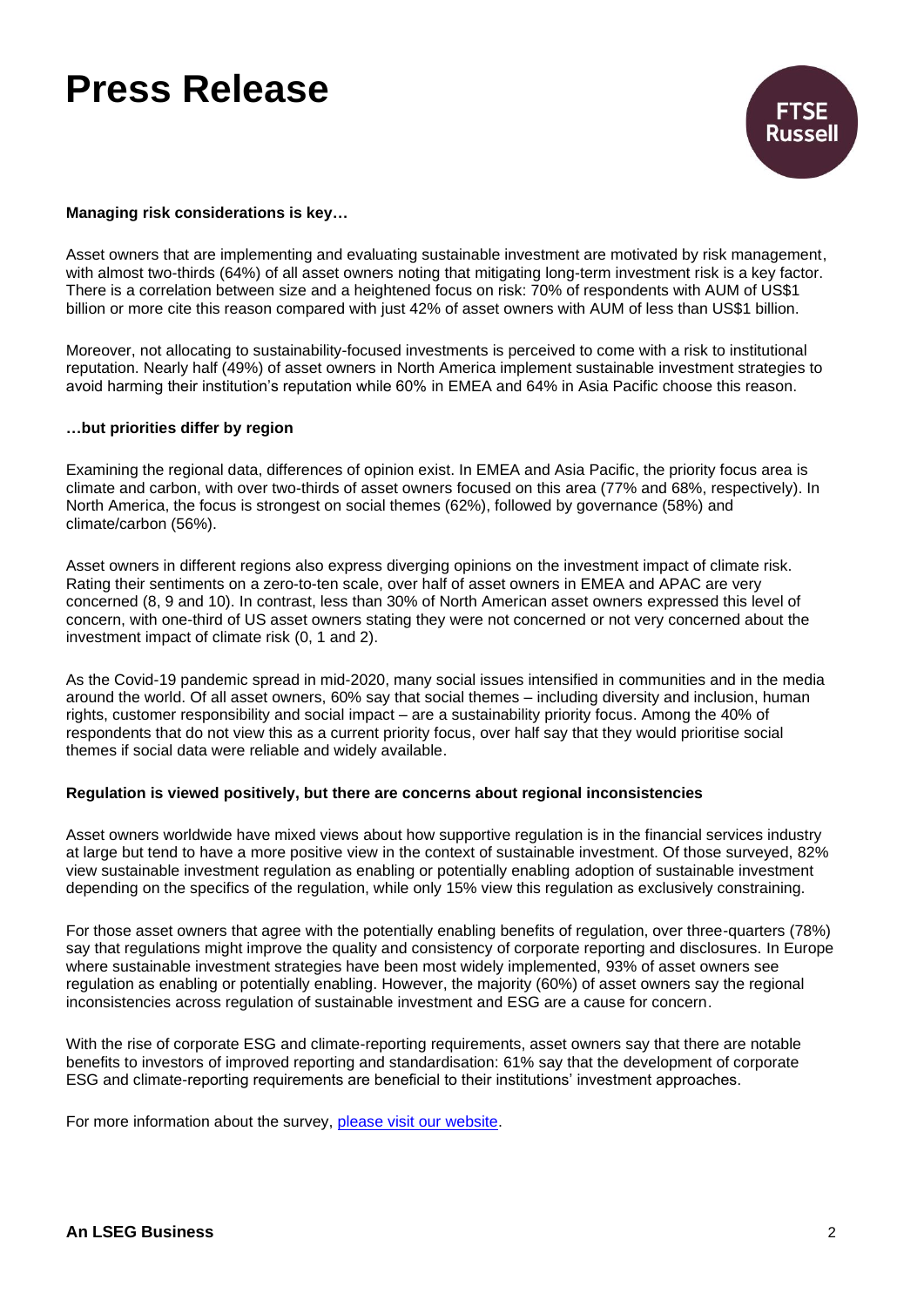

– Ends –

#### **For further information:**

| Global Media              |                                                                        |
|---------------------------|------------------------------------------------------------------------|
| Jelena Nedelka (Americas) | +1 929 228 6987                                                        |
| Oliver Mann (EMEA)        | jelena.nedelka@lseg.com<br>+44 (0)20 7797 1222<br>oliver.mann@lseg.com |
| Silke Marsh (APAC)        | +65 9793 4140<br>silke.marsh@lseg.com                                  |

#### **Notes to editors:**

#### **About FTSE Russell**

FTSE Russell is a global index leader that provides innovative benchmarking, analytics and data solutions for investors worldwide. FTSE Russell calculates thousands of indexes that measure and benchmark markets and asset classes in more than 70 countries, covering 98% of the investable market globally.

FTSE Russell index expertise and products are used extensively by institutional and retail investors globally. Approximately \$17.9 trillion is currently benchmarked to FTSE Russell indexes. For over 30 years, leading asset owners, asset managers, ETF providers and investment banks have chosen FTSE Russell indexes to benchmark their investment performance and create ETFs, structured products and index-based derivatives.

A core set of universal principles guides FTSE Russell index design and management: a transparent rules-based methodology is informed by independent committees of leading market participants. FTSE Russell is focused on applying the highest industry standards in index design and governance and embraces the IOSCO Principles. FTSE Russell is also focused on index innovation and customer partnerships as it seeks to enhance the breadth, depth and reach of its offering.

FTSE Russell is wholly owned by London Stock Exchange Group.

#### For more information, visit [www.ftserussell.com](http://www.ftserussell.com/)

© 2021 London Stock Exchange Group plc and its applicable group undertakings (the "LSE Group"). The LSE Group includes (1) FTSE International Limited ("FTSE"), (2) Frank Russell Company ("Russell"), (3) FTSE Global Debt Capital Markets Inc. and FTSE Global Debt Capital Markets Limited (together, "FTSE Canada"), (4) MTSNext Limited ("MTSNext"), (5)<br>Mergent, Inc. ("Mergent"), (6) FTSE Fixed Income L

FTSE Russell® is a trading name of FTSE, Russell, FTSE Canada, MTSNext, Mergent, FTSE FI, YB and BR. "FTSE®", "Russell®", "FTSE Russell®", "MTS®", "FTSE4Good®", "ICB®", "Mergent®", "The Yield Book®", "Beyond Ratings®" and all other trademarks and service marks used herein (whether registered or unregistered) are trademarks and/or service marks owned or licensed by the applicable member of the LSE Group or their respective licensors and are owned, or used under licence, by FTSE, Russell, MTSNext, FTSE Canada, Mergent, FTSE FI, YB or BR. FTSE International Limited is authorised and regulated by the Financial Conduct Authority as a benchmark administrator.

All information is provided for information purposes only. All information and data contained in this publication is obtained by the LSE Group, from sources believed by it to be accurate and reliable. Because of the possibility of human and mechanical error as well as other factors, however, such information and data is provided "as is" without warranty of any kind. No member of the LSE Group nor their respective directors, officers, employees, partners or licensors make any claim, prediction, warranty or representation whatsoever, expressly or<br>impliedly, either as to the accuracy, timel limited to indexes, data and analytics, or the fitness or suitability of the FTSE Russell products for any particular purpose to which they might be put. Any representation of historical data<br>accessible through FTSE Russel

No responsibility or liability can be accepted by any member of the LSE Group nor their respective directors, officers, employees, partners or licensors for (a) any loss or damage in whole or in part caused by, resulting from, or relating to any error (negligent or otherwise) or other circumstance involved in procuring, collecting, compiling, interpreting, analysing, editing,<br>transcribing, transmitting, comm information. No member of the LSE Group nor their respective directors, officers, employees, partners or licensors provide investment advice and nothing contained herein or accessible through FTSE Russell products, including statistical data and industry reports, should be taken as constituting financial or investment advice or a financial promotion.